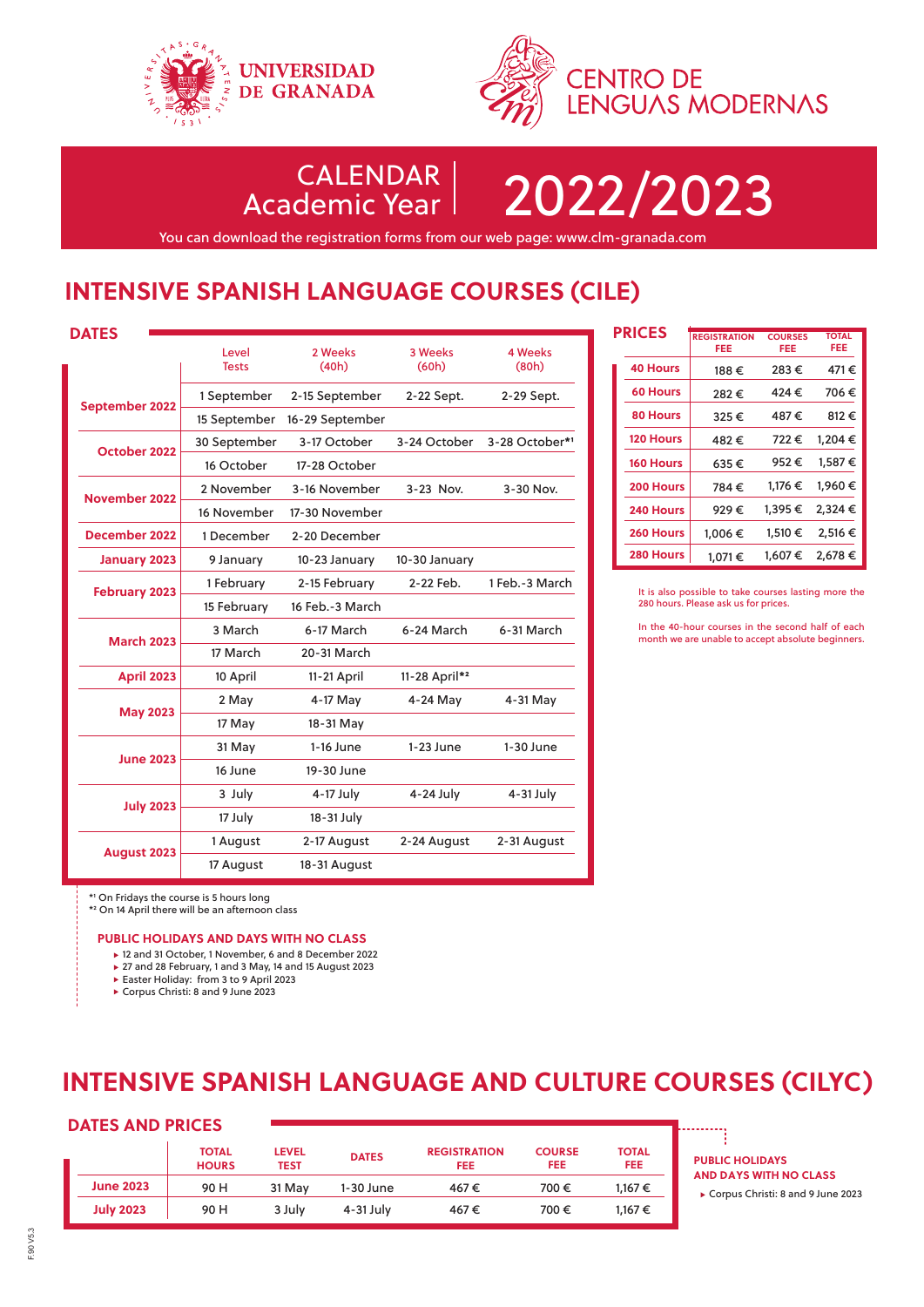## **SPANISH LANGUAGE AND CULTURE SUBJECTS IN SUMMER**

### **DATES AND PRICES**

|                    | <b>JUNE</b> | <b>JULY</b> | <b>REGISTRATION</b><br>FEE | <b>COURSES</b><br><b>FEE</b> | <b>TOTAL</b><br><b>FEE</b> |
|--------------------|-------------|-------------|----------------------------|------------------------------|----------------------------|
| 10H Subject        | 1-14 June   | 4-17 July   | 59€                        | 88€                          | 147€                       |
| 22'5H Subject      | 1-30 June   | 4-31 July   | 133€                       | 199€                         | $332 \in$                  |
| <b>45H Subject</b> | 1-30 June   | 4-31 July   | 265€                       | 398€                         | $663 \in$                  |
| <b>Level Test</b>  | 31 May      | 3 July      |                            |                              |                            |

**PUBLIC HOLIDAYS AND DAYS WITH NO CLASS** Corpus Christi: 8 and 9 June 2023

### **HISPANIC STUDIES COURSE (CEH) and SPANISH LANGUAGE AND CULTURE COURSE (CLCE)**

### **DATES AND PRICES**

|                                         | <b>TOTAL</b><br><b>HOURS</b> | <b>LEVEL</b><br><b>TEST*</b> | <b>COURSES</b><br><b>DATES</b> | <b>REGISTRATION</b><br>FEE. | <b>COURSES</b><br><b>FEE</b> | <b>TOTAL</b><br>FEE. |
|-----------------------------------------|------------------------------|------------------------------|--------------------------------|-----------------------------|------------------------------|----------------------|
| <b>FALL 2022</b>                        | 225 H                        | 26 Sept.                     | 3 October 2022 - 22 Dec. 2022  | 737€                        | $1.104 \in$                  | 1,841€**             |
| <b>SPRING 2023</b>                      | 225 H                        | 25 January                   | 1 February 2023 - 25 May 2023  | 737€                        | $1.104 \in$                  | 1,841€**             |
| <b>FALL 2022+</b><br><b>SPRING 2023</b> | 450 H                        | 26 Sept.                     | 3 October 2022 - 25 May 2023   | $1.301 \in$                 | 1.951 €                      | 3,252€               |
| <b>Individual Subjects</b>              | 45 H/Subj.                   |                              |                                | 253 €/Subj.                 | 380 €/Subj.                  | 633 €/Subj.          |
| <b>Individual Internships 120hrs</b>    | 120 H                        |                              |                                | 418€                        | 628€                         | 1046€                |

Those students who do not pass the level test to the Hispanic Studies Course may apply to other courses.

Students who are taking 5 subjects in any semester have the option of taking an additional subject at a special price of 372 €.

The level test will take place in the afternoon/evening.

\*\* If you choose to take a 120-hour internship, the price per semester for the Hispanic Studies course or Spanish Language and Culture Course will be 2,278 €.

#### **PUBLIC HOLIDAYS AND DAYS WITH NO CLASS**

- ▶ 12 and 31 October, 1 November
- 6 and 8 December 2022
- ▶ 27 and 28 Februaty 2023
- Easter Holidays: from 3 to 9 April 2023
- ► 1 and 3 May 2023

| <b>FALL 2022</b>                   |                                                          |                                                          |
|------------------------------------|----------------------------------------------------------|----------------------------------------------------------|
|                                    | <b>MONDAY AND</b><br><b>WEDNESDAY</b><br><b>SUBJECTS</b> | <b>TUESDAY AND</b><br><b>THURSDAY</b><br><b>SUBJECTS</b> |
| <b>Classes on</b><br><b>Friday</b> | 14 and 21<br>October                                     | 4 November<br>2 December                                 |
| End of<br>classes                  | 14 December                                              | 15 December                                              |
| Exam<br><b>Period</b>              | 19 and 21<br>December                                    | 20 and 22<br>December                                    |

### **SPRING 2023**

|                                    | <b>MONDAY AND</b>                | <b>TUESDAY AND</b>          |
|------------------------------------|----------------------------------|-----------------------------|
|                                    | <b>WEDNESDAY</b>                 | <b>THURSDAY</b>             |
|                                    | <b>SUBJECTS</b>                  | <b>SUBJECTS</b>             |
| <b>Classes on</b><br><b>Friday</b> | 17 February<br>17 March<br>5 May | 3 March                     |
| <b>End of</b><br>classes           | 17 May                           | 18 May                      |
| Exam<br><b>Period</b>              |                                  | 22 and 24 May 23 and 25 May |

## **COURSES IN SPANISH AS A FOREIGN LANGUAGE (CELE)**

### **BUSINESS SPANISH LANGUAGE AND SPANISH COURSES**

|                                         |                              |                      |                                 |                                             |                                 | <b>UGR STUDENTS PRICES</b>               |                                 |
|-----------------------------------------|------------------------------|----------------------|---------------------------------|---------------------------------------------|---------------------------------|------------------------------------------|---------------------------------|
|                                         | <b>TOTAL</b><br><b>HOURS</b> | <b>LEVEL</b><br>TEST | <b>DATES</b>                    | <b>PAYMENT IN</b><br><b>INSTALLMENTS</b>    | <b>SINGLE</b><br><b>PAYMENT</b> | <b>PAYMENT IN</b><br><b>INSTALLMENTS</b> | <b>SINGLE</b><br><b>PAYMENT</b> |
| <b>FALL 2022</b>                        | 60 H                         | 30 September         | 4 October -<br>20 December 2022 | 616€<br>(2 installments of 308 $\epsilon$ ) | 584€                            | 584€<br>(2 installments of 292 $\in$ )   | 555€                            |
| <b>SPRING 2023</b>                      | 60 H                         | 2 March              | 6 March -<br>24 May 2023        | 616€<br>(2 installments of 308 $\epsilon$ ) | 584€                            | 584€<br>(2 installments of 292 $\in$ )   | 555€                            |
| <b>FALL 2022+</b><br><b>SPRING 2023</b> | 120 H                        | 30 September         | 4 October 2022 -<br>24 May 2023 | $1,108 \in$ (4 installments of 277 €)       | 1,052€                          | $1,052 \in$ (4 installments of 263 €)    | 999€                            |

Weekly hours of this course: 6h

#### **PUBLIC HOLIDAYS AND DAYS WITH NO CLASS**

- ► 12 and 31 October, 1 November, 6 and 8 December 2022
- ▶ 27 and 28 February 2023
- Easter Holidays: from 3 to 9 April 2023
- ▶ 1 and 3 May 2023

FALL 2022:

- Monday and Wednesday groups dates: 5 October to 19 December 2022
- Tuesday and Thursday groups dates: 4 October to 20 December 2022
- SPRING 2023:
- Monday and Wednesday groups dates: 6 March to 24 May 2023
- Tuesday and Thursday groups dates: 7 March to 18 May 2023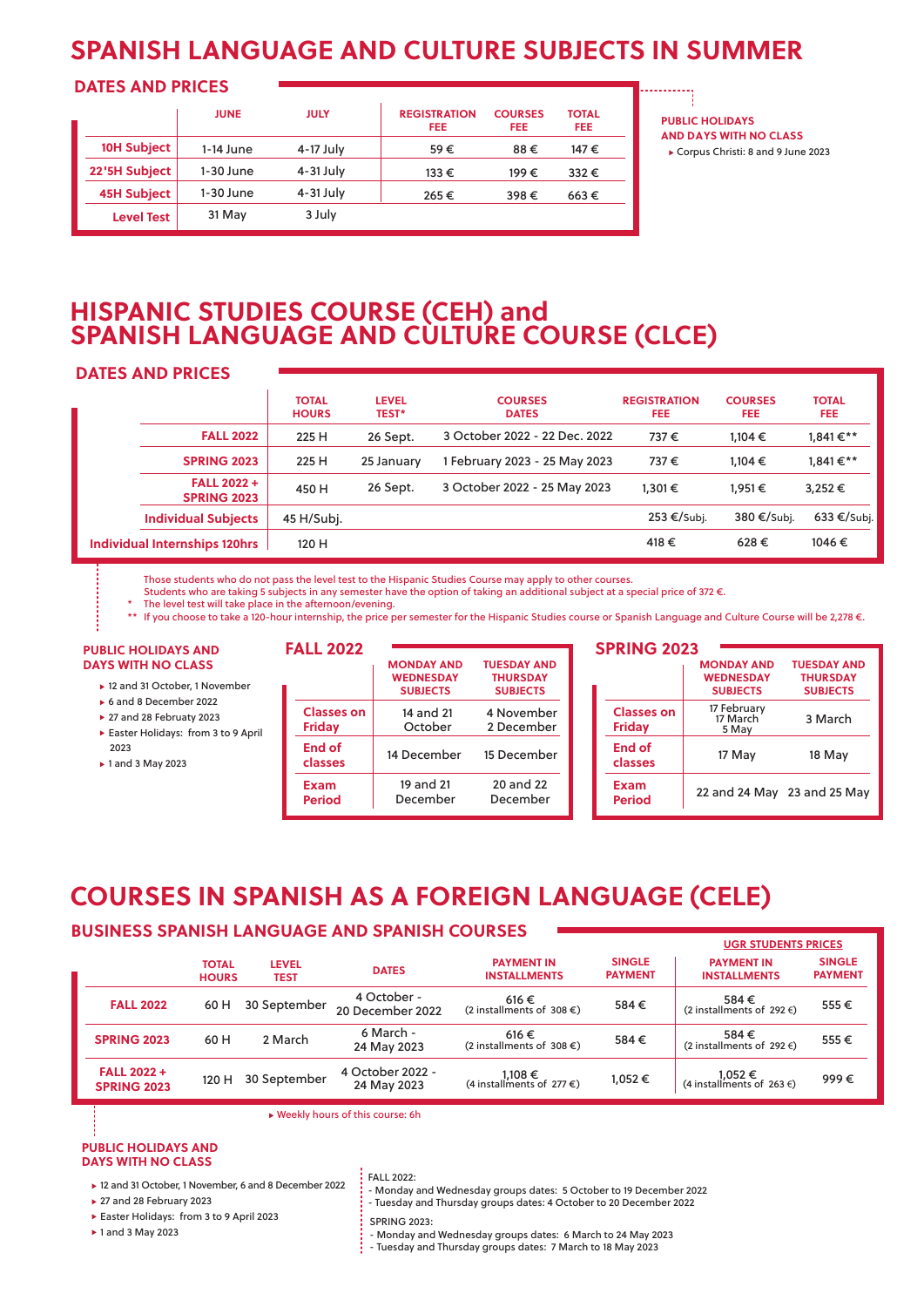# ACCOMODATION

**1. Hotels and hostels:** Prices vary depending on the establishment.

- **2. Home-stays.** This type of accommodation includes breakfast, lunch and dinner (full board) and laundry once a week: For longer stays (over 1 month) these are the prices:
	- Single room (Including management fees): 990€ per month

 Personalized diets (vegan, vegetarian or celiac) involve an extra cost of 2€ per day. For short stays (less than a month) and in the months of June, July and August, the price is 36€ per day in both double and single rooms depending on availability.

### **3. Students Halls of Residence:**

Prices vary according to residence and contracted services. There are the following types:

- Single room full board.
- Double room with full board.
- Single room with shared kitchen.
- Double room accommodation only.
- **4. Apartments and rooms in shared houses or flats:** Prices vary depending on the area and the quality of accommodation. This option is managed directly by a company called Aluni. Therefore, the service relationship is directly between the student and Aluni. CLM has a collaboration agreement with them that allows you to have a 20% discount on the cost of processing of the rental contract if you present a document proving that you will be studying at our centre. More info: www.aluni.net

#### **MEDICAL INSURANCE:**

CLM can organize medical insurance for students who need it. Please ask for more information: mariajose.vazquez@clm.ugr.es.

## CALENDAR FOR ACADEMIC YEAR 2021 - 2022

| September 2022                                                                                                                                                                               | October 2022                                                                                                                                                                     | November 2022                                                                                                                                                               | December 2022                                                                                                                                                                   |
|----------------------------------------------------------------------------------------------------------------------------------------------------------------------------------------------|----------------------------------------------------------------------------------------------------------------------------------------------------------------------------------|-----------------------------------------------------------------------------------------------------------------------------------------------------------------------------|---------------------------------------------------------------------------------------------------------------------------------------------------------------------------------|
| F<br>S<br>S<br>W<br>т<br>м                                                                                                                                                                   | F<br><sub>S</sub><br>S<br>М<br>W<br>T.                                                                                                                                           | F<br>S<br><b>S</b><br>M<br>W                                                                                                                                                | F<br>S.<br>W<br>S<br>м<br>т<br>т                                                                                                                                                |
| 3<br>$\overline{2}$<br>1<br>4<br>9<br>10<br>8<br>11<br>6<br>7<br>5<br>15<br>16<br>13<br>14<br>17<br>18<br>12<br>20<br>22 23<br>21<br>24<br>-25<br>19<br>27 28 29 30<br>26                    | 2<br>8<br>9<br>6<br>7<br>3<br>4<br>5<br>12 <sup>2</sup><br>13<br>14<br>-15<br>-16<br>10<br>11<br>18<br>19<br>20<br>21<br>22<br>23<br>17<br>25 26 27 28 29 30<br>24<br>31         | 3<br>5<br>2<br>4<br>1<br>6<br>8<br>9<br>10<br>$\overline{7}$<br>11<br>12<br>13<br>15<br>16<br>17<br>18<br>19<br>20<br>14<br>22<br>24 25 26 27<br>23<br>21<br>28 29 30       | 3<br>$\overline{2}$<br>4<br>1<br>9<br>5<br>8<br>10<br>7<br>11<br>6<br>15<br>13<br>16<br>17<br>12<br>14<br>18<br>20<br>22<br>23<br>21<br>24<br>-25<br>19<br>27 28 29 30 31<br>26 |
| <b>January 2023</b>                                                                                                                                                                          | <b>February 2023</b>                                                                                                                                                             | <b>March 2023</b>                                                                                                                                                           | <b>April 2023</b>                                                                                                                                                               |
| S<br>F<br>-S<br>w<br>т<br>M                                                                                                                                                                  | S<br><sub>S</sub><br>F<br>w<br>м                                                                                                                                                 | S<br>м<br>F<br><b>S</b><br>w                                                                                                                                                | F<br>м<br>T.<br>S.<br><sub>S</sub><br>т<br>w                                                                                                                                    |
| 1<br>8<br>4<br>7<br>3<br>5<br>6<br>$\overline{2}$<br>10<br>9<br>11<br>12<br>13<br>15<br>14<br>19<br>20<br>21<br>22<br>17<br>18<br>16<br>24 25 26 27 28 29<br>23<br>30 31                     | 3<br>$\overline{2}$<br>4<br>5<br>-1<br>9<br>8<br>10<br>11<br>12<br>7<br>6<br>15<br>16<br>17<br>18<br>13<br>19<br>14<br>21<br>22 23 24 25 26<br>20<br>27 28                       | $\overline{2}$<br>3<br>4<br>5<br>1<br>10<br>7<br>8<br>9<br>12<br>11<br>6<br>15<br>16<br>17<br>18<br>19<br>13<br>14<br>20<br>21<br>22<br>23<br>24<br>25 26<br>27 28 29 30 31 | 2<br>1<br>8<br>9<br>5<br>6<br>$\overline{7}$<br>3<br>4<br>15<br>12<br>13<br>14<br>10<br>-16<br>11<br>18<br>20<br>21<br>22<br>17<br>19<br>23<br>24 25 26 27 28 29 30             |
| <b>May 2023</b>                                                                                                                                                                              | <b>June 2023</b>                                                                                                                                                                 | <b>July 2023</b>                                                                                                                                                            | August 2023                                                                                                                                                                     |
| F<br>S<br><sub>S</sub><br>W<br>м                                                                                                                                                             | т<br>W<br>$\top$<br>F<br>S<br><sub>S</sub><br>м                                                                                                                                  | - F<br>W<br>$\mathsf{T}$<br><sub>S</sub><br>м<br>T<br><sub>S</sub>                                                                                                          | F<br>S<br>W<br>S<br>M                                                                                                                                                           |
| $\overline{2}$<br>$\overline{3}$<br>4<br>5<br>6<br>7<br>1<br>8<br>9<br>11<br>12<br>10<br>13<br>-14<br>18<br>19<br>20<br>21<br>16<br>15<br>17<br>25 26 27 28<br>23<br>22<br>24<br>30 31<br>29 | $\overline{2}$<br>3<br>4<br>$\overline{2}$<br>8<br>10<br>11<br>6<br>7<br>5<br>15<br>16<br>13<br>17<br>12<br>14<br>18<br>22<br>23<br>20<br>21<br>24 25<br>19<br>27 28 29 30<br>26 | $\mathbf{2}$<br>1<br>8<br>9<br>7<br>3<br>5<br>6<br>4<br>15<br>10<br>11<br>12<br>13<br>14<br>16<br>18<br>19<br>20<br>21<br>22<br>23<br>17<br>25 26 27 28 29 30<br>24<br>31   | 5<br>3<br>2<br>4<br>1<br>6<br>10<br>7<br>8<br>9<br>11<br>12<br>13<br>18<br>19<br>20<br>15<br>16<br>17<br><u>14</u><br>22<br>23<br>24<br>25 26 27<br>21<br>29 30 31<br>28        |

CLM WILL CLOSE ON THE FOLLOWING DAYS:

12 and 31 October, 1 November, 6 and 8 December de 2022

▶ 27 and 28 February, 1 and 3 May, 14 and 15 August de 2023

Easter Holidays: 6 and 7 April 2023

Corpus Christi: 8 and 9 June 2023

Dates are subject to any changes introduced by the Public Sector in the final work schedules of each calendar year.